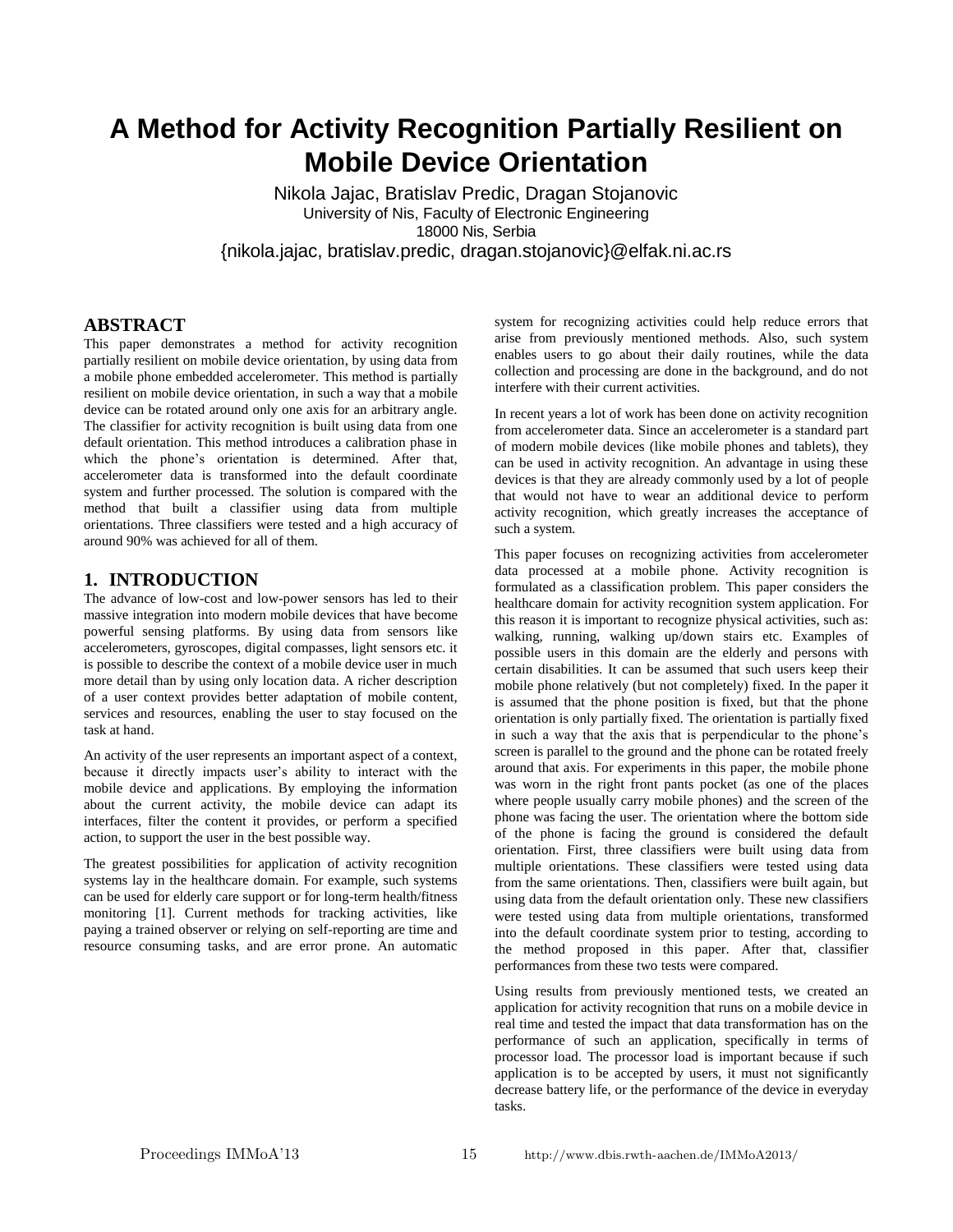The proposed method represents only an intermediate step in the development of a method for activity recognition with no restrictions in mobile device orientation.

The rest of the paper is structured as follows: section 2 provides an overview of related work on activity recognition. Section 3 describes the process of accelerometer data collection. In sections 4 and 5, mixed orientation data and data reorientation processing approach, for activity recognition resilient on mobile device orientation, are presented and evaluated. Section 6 presents an evaluation of how much the activity recognition application and data transformation phase participate in the processor load. Section 7 gives the conclusions about the paper and outlines plans for future work.

### **2. RELATED WORK**

In recent years there has been a lot of research related to recognizing activities from accelerometer data. In [2] authors used data from 5 biaxial accelerometers worn simultaneously on different parts of the body. Used accelerometers could detect acceleration up to  $\pm 10$ G. Accelerometers were mounted onto hoarder boards and firmly attached to different body parts. Data was collected from 20 subjects performing various everyday tasks without researcher supervision. The following features were computed on sliding windows of accelerometer data: mean, energy, frequency-domain entropy and correlation. A number of classifiers were trained and tested with the calculated data, where decision trees showed the best result, recognizing activities with an accuracy of 84%.

Ravi et al. in [3] attempted to perform activity recognition using a single triaxial accelerometer worn near the pelvic region. Data was collected by 2 subjects performing 8 different activities. Similarly to [2] the features were computed using the sliding windows technique. Four features were extracted: mean, standard deviation, energy and correlation. Extracted features were used to train and test 5 base-level classifiers, and in addition to that, 5 meta-level classifiers. Authors concluded that meta-level classifiers in general outperform base-level classifiers and that plurality voting, which combines multiple base-level classifiers, shows the best results. The authors also showed that out of the used features, energy is the least significant one, and that there is no significant change in accuracy when this feature is avoided.

Kwapisz et al. in [4] tried to recognize activities by using data from a single acceleration sensor, but they used data from an acceleration sensor embedded into a standard mobile phone. These accelerometers typically detect acceleration up to  $\pm 2G$ along three axes. Their research methodology follows the one in [2, 3]. The authors collected data from 29 subjects, extracted 6 basic features and tested 3 classifiers, where multilayer perceptrons showed the best result, recognizing activities with an accuracy of 91.7%. The authors showed that activity recognition can be performed successfully by using acceleration data from a mobile phone.

The unifying fact for papers  $[2 - 4]$ , no matter if one or more accelerometers are used, is that the position and the orientation of the accelerometer is fixed while performing all of the examined activities. This fact can be probably expected in case of specialized devices as in [2, 3]. In case of using a standard mobile phone as in [4], the method puts strains on how someone carries a mobile device, which could decrease acceptability of such a system.

Sun et al. in [5] tried to recognize activities by using acceleration data from a mobile phone, in a setting where the position and the orientation of the phone vary. They restrict their hypothesis space to 6 possible positions (6 pockets) and 4 orientations of the mobile phone. The data from all position and orientation combinations were collected. The authors added acceleration magnitude at each sample, as an additional sensor reading dimension. By using collected data, several features were calculated: mean, variance, correlation, FFT energy and frequency-domain entropy. Calculated features were used to train and test SVM (Support Vector Machine) models. Generated SVM model recognizes activities with an accuracy of 93.1% throughout all tested positions and orientations.

Thiemjarus in [6] applied a different approach. Accelerometer was mounted on a belt-clip device which was worn by test subjects in a fixed position on a body, but which could be mounted in 4 different orientations. Data was collected by 13 subjects that performed a routine comprised of 6 activities. The first step in data analysis was device orientation detection. The orientation detection was also formulated as a classification problem. The features used for orientation detection were mean along Y and Z axis. Orientation detection was performed for an activity routine performance, which contains approximately 5 seconds of data for each tested activity, while activity recognition was window-based. The second step was signal transformation using the appropriate transformation matrix, and the third step was activity recognition itself. Author achieved a subject-independent classification accuracy of 90.9%.

A possible problem with the approach in [6] is that orientation detection is done on a data set that includes information about all tested activities. The open issue is how this approach can be applied in a real world scenario, when the user does not perform a specified activity routine. A unifying fact for [5, 6] is that the hypothesis space is limited to a number of orientations. Again, the open issue is how such a system would perform when given data from an unknown orientation. In this paper we propose a method that only partially limits the device orientation, in a way that the device can be rotated only around one axis, but for an arbitrary angle. This arbitrary rotation practically creates an infinite number of possible orientations, in contrast of previous approaches, which are all limited to a certain number of orientations. To achieve this, a calibration phase which precedes activity recognition is introduced.

# **3. ACCELEROMETER DATA COLLECTION**

As a test device, a smartphone Samsung I9001 Galaxy S Plus which runs on Android operating system version 2.3.5 is used. The accelerometer embedded in this phone detects acceleration up to  $\pm 2G$ . Data from the accelerometer has three attributes: acceleration along X, Y and Z axis, represented by floating point values. Sampling rate for the accelerometer was set to *SENSOR\_DELAY\_FASTEST* to achieve the highest possible accuracy.

An application for recording data from the accelerometer has been developed. Data was collected by several test users. The recording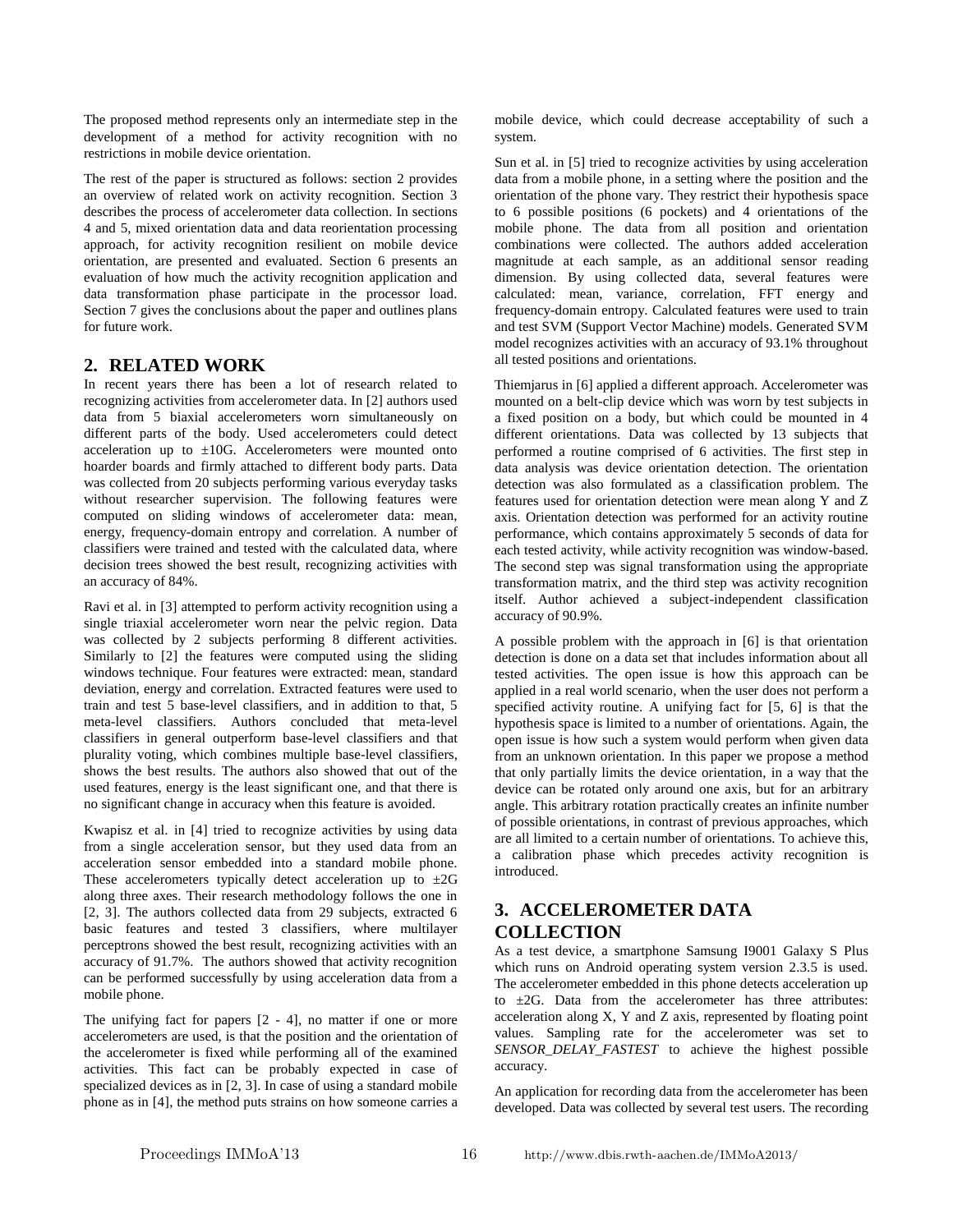process is as follows: while standing still, test user selects the activity he is going to perform and starts the recording. After that the user has ten seconds to place the phone in the pocket in the desired orientation. After ten seconds a beep sound is played and for two seconds the gravity vector is extracted from accelerometer data. After two seconds another beep sound is played and an average value for the gravity vector is saved to a file. To extract the gravity vector from accelerometer data a simple low-pass filter is used. The user can then start to perform the specified activity. Another 2 seconds after the second beep, the application starts to record acceleration data to another file. After finishing with the activity the user stops the recording.

Data was collected while performing 6 different activities:

- Standing
- Walking
- Running
- Walking up stairs
- Walking down stairs
- Sitting.

For each activity data was collected for the default orientation and for 3-4 other orientations, depending on the activity. Some of the non-default orientations matched between activities and some did not. To minimize mislabeling a portion of data was removed from the beginning and the end of each recording.

# **4. A MIXED ORIENTATION DATA APPROACH**

The first approach to the free orientation problem we test is building a classifier from data collected from all orientations, very similar to [5]. In this approach, the next step after data collection is feature extraction. The features were extracted from accelerometer data using a window size of 512 samples with 256 samples overlapping between consecutive windows. Three features were extracted from each of the three axes, giving a total of nine attributes for building a classifier. The features extracted were:

- Mean
- Standard deviation
- Correlation.

We specified these features, that are calculated using data in time domain, because we apply the activity recognition system in realtime locally on a device. For this reason, the features should be relatively simple to compute, to reduce power consumption and processor load. The selected features do not require signal representation in the frequency domain, and thus can be computed relatively fast. Also, the mean is used in the standard deviation calculation, and the mean and the standard deviation are used in correlation calculation, which further increases computation speed.

Extracted features were used to train and test 3 classifiers available in the WEKA Data Mining Toolkit [7], which are commonly used in activity recognition  $[2 - 4, 6]$ :

- C4.5 decision tree
- Naïve Bayes
- K-nearest neighbors.

We are mainly interested in the performance of the decision tree classifier, since it requires the least amount of computation in the classification phase, which is important when the system is

applied in a real-time locally on a device. For the testing we used 10-fold cross validation, and the results are shown in Table 1. All of the tested classifiers showed excellent results in recognizing activities, which is consistent with previous work [5]. The results are slightly better than in [5] which can be probably contributed to a specific data set and the fact that the data was collected by a single test user.

**Table 1. Classifier accuracy – Mixed orientation data approach**

| <b>Classifier</b>   | Accuracy (in $\%$ ) |
|---------------------|---------------------|
| C4.5 Decision Tree  | 98.8                |
| Naïve Bayes         | 99.5                |
| K-nearest neighbors | 99.8                |

# **5. A DATA REORIENTATION PREPROCESSING APPROACH**

The second approach to the free orientation problem is based on building a classifier from data collected in the default orientation. In the classifying phase, transformation of data collected in various orientations into the default coordinate system is performed, prior to the feature extraction and classification.

The classifiers for testing are built in the same way as in the mixed orientation data approach, but now only data collected from the default orientation is used. To get the most precise results, it is important to test the classifier with data from all available orientations, which includes also data from the default orientation. For this reason, a portion of data from the default orientation was omitted in classifier building, and was used later in classifier testing. In this way we avoid overfitting, which can happen when the same data is used for training and testing. No data transformation was done on data used for building a classifier.

As previously mentioned, in this paper we assume that the phone can be rotated only around the Z axis, and consequently, we assume that there is no change in the acceleration along the Z axis when performing some activity in the default and non-default position. This means that we do not need to transform the Z coordinate, just X and Y coordinates. To achieve that, we use a rotation matrix for rotation around the Z axis for an angle θ. The rotation matrix is given in (1). To calculate angle θ we use the information about gravity vectors.

$$
R = \begin{bmatrix} \cos(\theta) & -\sin(\theta) & 0 \\ \sin(\theta) & \cos(\theta) & 0 \\ 0 & 0 & 1 \end{bmatrix}
$$
 (1)

By using the gravity vectors from all of the recordings in the default orientation, we computed an average gravity vector for the default orientation (gravity vector is defined as data from the accelerometer, by three attributes: X, Y and Z). Since the phone's screen is facing the user, the Z axis is practically parallel to the ground, so we take into account only the X and Y components of the vector.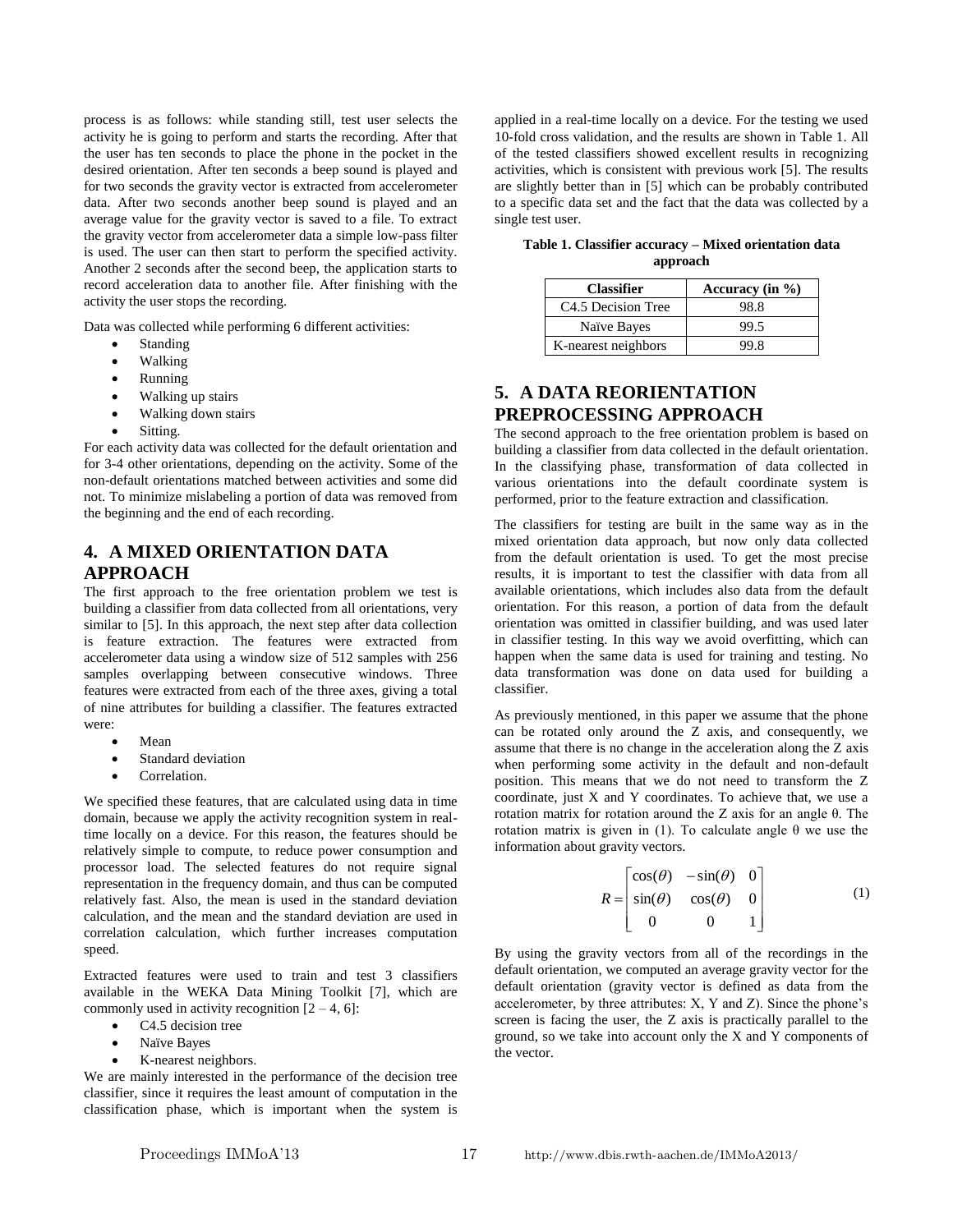

**Figure 1. The accelerometer data collected while walking**

In the classifying phase, we firstly calculate the difference between the angle of the average gravity vector in the default orientation and the angle of the gravity vector for the current orientation, and this difference is angle θ we need to transform accelerometer data into the default coordinate system. In the next step, each sample from the accelerometer is transformed into the default coordinate system using the rotation matrix given in (1). Figure 1 shows data from the accelerometer while walking. The vertical axis represents the acceleration in  $m/s<sup>2</sup>$ . Samples from the acceleration sensor are represented along the horizontal axis. Samples 1-250 represent data when the phone is in the default orientation, samples 251-500 represent data when the phone is in a non-default orientation and samples 501-750 represent the same data as samples 251-500, but transformed into the default coordinate system. Transformed data is then used to extract features in the same way as in the mixed orientation data approach. For testing we used data from non-default orientations, and data from default orientation. Data from default orientation was treated the same way as data from non-default orientations, and was transformed accordingly to its gravity vector. We tested the same 3 classifiers as in the mixed orientation data approach, and the results are shown in Table 2.

**Table 2. Classifier accuracy – Data reorientation preprocessing approach**

| <b>Classifier</b>   | Accuracy (in $\%$ ) |
|---------------------|---------------------|
| C4.5 Decision Tree  | 86.5                |
| Naïve Bayes         | 91.5                |
| K-nearest neighbors | 95.0                |

The results obtained are lower than in the mixed orientation data approach, but are still above 90% threshold, except for the decision tree classifier. For this reason we analyze the decision tree classifier further. The confusion matrix for the decision tree classifier is shown in Figure 2.

|  |  |  |  | a b c d e f <--classified as                      |
|--|--|--|--|---------------------------------------------------|
|  |  |  |  | 89 0 0 0 0 14   a = RUNNING                       |
|  |  |  |  | 6 31 2 2 32 1   b = SITTING                       |
|  |  |  |  | $0 \t 0 \t 36 \t 0 \t 0 \t 10 \t c = STAIRS DOWN$ |
|  |  |  |  | $0 \t 6 \t 39 \t 0 \t 5 \t d = STAIRS UP$         |
|  |  |  |  | 0 0 0 0 55 0   e = STANDING                       |
|  |  |  |  | 0 0 0 0 0 0 251   f = WALKING                     |

**Figure 2. Confusion matrix for the decision tree classifier**

It can be seen that a lot of instances that represent sitting are classified as standing, which is not intuitive, because these two activities should be easy to distinguish. This is a consequence of how WEKA generates the decision tree. When we look at the generated decision tree shown in Figure 3, we can see that sitting and standing are distinguished by mean value along the Z axis (MeanZ). WEKA makes the split on value -9.804189 which is the maximum value for MeanZ for sitting. It can be expected that the maximum value for MeanZ will vary for different recordings, since it can't be expected from someone to sit in exactly the same way every time. Since the minimum value for MeanZ for standing is -1.07289 the split should be done on the value -5.4385, which is halfway between the maximum for sitting and the minimum for standing. This would generate a much more robust tree with higher accuracy. Such decision tree would correctly classify all of the sitting instances, previously misclassified as standing. Consequently, decision tree accuracy increases to 92%.

```
StandardDeviationY <= 0.574771MeanZ <= -9.804189; SITTING (37.0)
   MeanZ > -9.804189: STANDING (34.0)
StandardDeviationY > 0.574771
   CorrelationYZ <= -0.215697: RUNNING (55.0)
    Correlation YZ > -0.215697MeanZ \le -2.416916Correlation YZ <= 0.206422: STAIRS DOWN (18.0)
        \mathbf{I}Correlation YZ > 0.206422: STAIRS UP (18.0)
        MeanZ > -2.416916: WALKING (115.0)
```
#### **Figure 3. Generated decision tree**

To demonstrate the benefits of this approach, the same classifier was tested with the same test data, but this time no data transformation was performed prior to classification. Based on the results shown in Table 3, it can be concluded that a classifier built using data from only one orientation, cannot classify instances from other orientations with a high success rate. With the reorientation preprocessing included, the classification accuracy results (shown in Table 2) increase significantly, which demonstrates the advantage of this approach, compared to the one assuming a fixed orientation at all times.

**without reorientation Classifier Accuracy (in %)**

**Table 3. Classifier accuracy – Single orientation classifiers** 

| <b>Classifier</b>              | Accuracy (in $\%$ ) |
|--------------------------------|---------------------|
| C <sub>4.5</sub> Decision Tree | 54.4                |
| Naïve Bayes                    | 48.5                |
| K-nearest neighbors            | 58.8                |

To compare the data reorientation preprocessing approach against the mixed orientation data approach, the classifier built with the mixed orientation data approach was retested with a data set consisting of classifier training data, as well as data including orientations that were not used in classifier training. Accuracy of the mixed orientation data approach, when handling data including unknown orientations, can be analyzed in this manner. Evaluation results are shown in Table 4 and are comparable to the results achieved with the data reorientation preprocessing approach. It can be concluded that the mixed orientation data approach can also handle data from previously unknown orientations, but with a decrease in accuracy compared to the data reorientation preprocessing approach.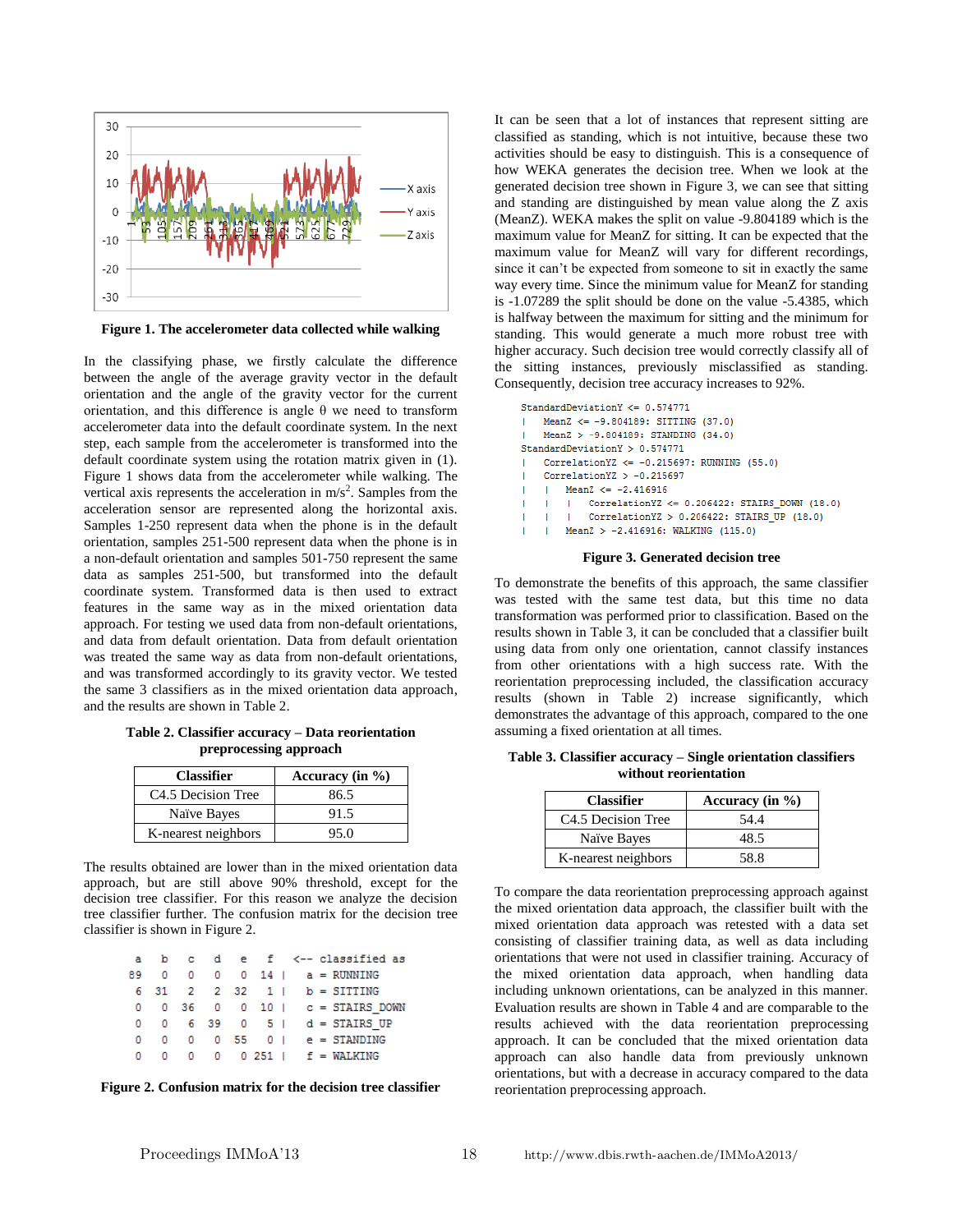| <b>Classifier</b>              | Accuracy (in $\%$ ) |
|--------------------------------|---------------------|
| C <sub>4.5</sub> Decision Tree | 85.0                |
| Naïve Bayes                    | 83.8                |
| K-nearest neighbors            | 88.5                |

#### **Table 4. Classifier accuracy - Mixed orientation data approach with unknown orientations**

## **6. EVALUATION OF MOBILE CPU LOAD**

Using results from the previous test we built an application for activity recognition in real-time locally on the device. The application implements the data reorientation preprocessing approach and uses a prepared decision tree as a classifier. To test how much the application and data transformation phase participate in the processor load we used DDMS (Dalvik Debug Monitor Service).

We ran DDMS for thirty seconds while the application was active on the device. The results are shown in Figure 4. The first line of the figure represents the main thread of the application in which all of the application processing is done. Different methods are represented with different colors on the timeline. This figure focuses on the period between two feature extractions. The boxes marked with the number 1 represent feature calculation. We

notice three color groups, where each one, looking from the left to the right, represents calculation of mean, standard deviation and correlation. The box marked with the number 2 represents data transformation. We can see how data transformation is performed whenever a new sample is read from the accelerometer and that feature extraction is performed only when the window shifts for the specified number of samples.

The Figure 5 shows the timeline again but this time in more details. Similar to Figure 4, the box marked with the number 1 represents mean calculation (green color on the timeline), and the box marked with the number 2 represents data transformation. It can be seen that data transformation requires a small portion of processor time, compared to processor time required to calculate just one feature, but is performed more often.

The entry point of the application is the *onSensorChanged* function, which is called whenever a new sample from the accelerometer is read. This function encapsulates all of the application processing and participates in the processor load with 22.9%. Also, the function *transformData*, which encapsulates all of the data transformation, participates in the processor load with 1.3%. It can be concluded that although data transformation is performed more often than feature extraction, it doesn't increase processor load significantly.



**Figure 4. Result of the DDMS tool applied on the activity recognition application**

|                                                  | msec: 1,186.615<br>max msec: 1,186.615 (cpu time)                                                                             |
|--------------------------------------------------|-------------------------------------------------------------------------------------------------------------------------------|
|                                                  | $\cdots$<br>--<br>۰<br>لمعتب<br>1,175<br>1,178<br>1,182<br>1,183<br>1,177<br>1,184<br>1,185<br>1,186<br>1,179<br>1,101<br>1,4 |
| $[1]$ main                                       |                                                                                                                               |
| [9] android.hardware.SensorManager\$SensorThread | <b>THERE</b>                                                                                                                  |
| [8] Binder Thread #2                             |                                                                                                                               |
| [7] Binder Thread #1                             |                                                                                                                               |
| [5] JDWP                                         |                                                                                                                               |

**Figure 5. Result of the DDMS tool in more detail**